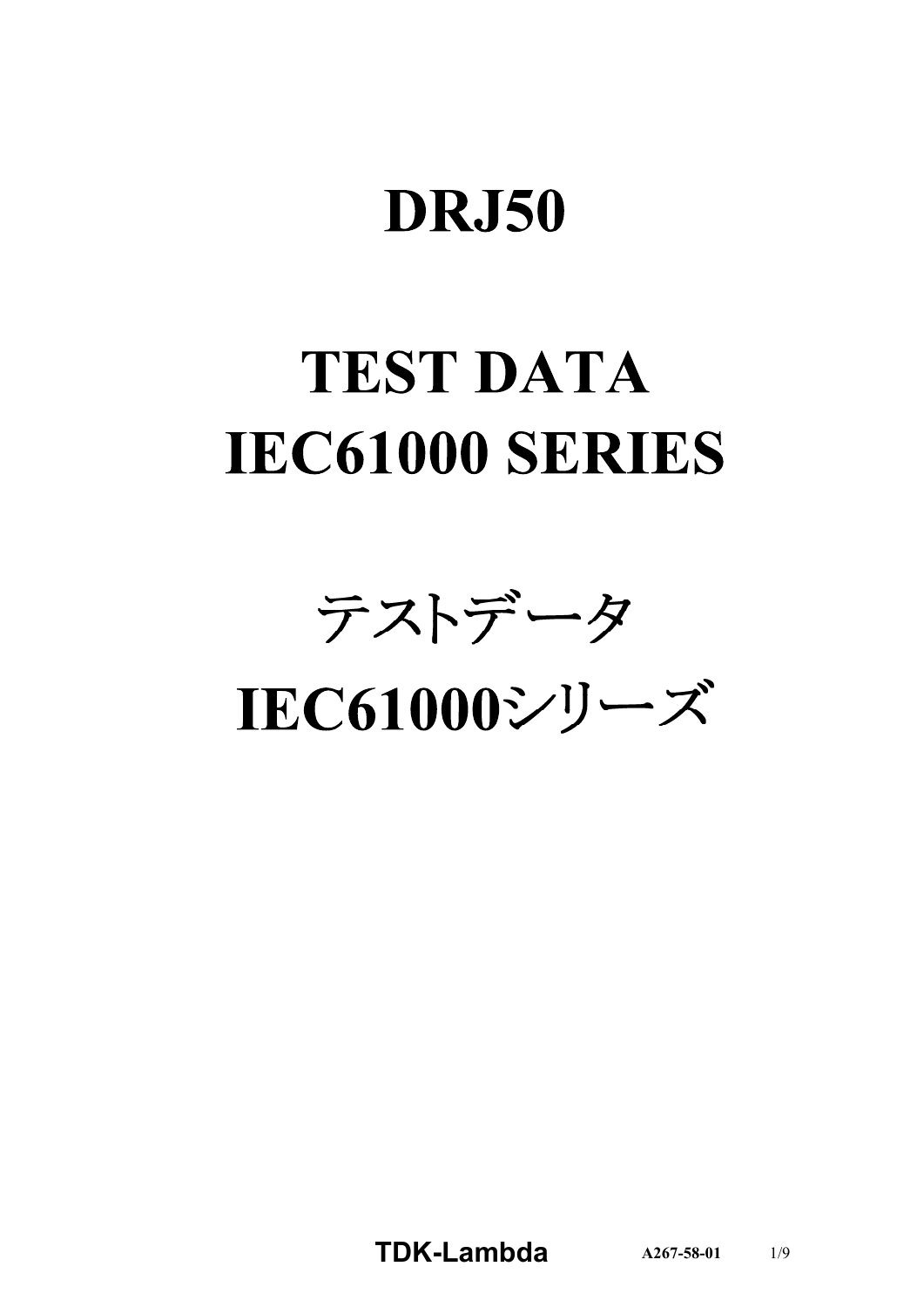# *DRJ50*

#### **INDEX**

|                                  |                                                                                      | <b>PAGE</b>   |
|----------------------------------|--------------------------------------------------------------------------------------|---------------|
|                                  | 1. 静電気放電イミュニティ試験 ……………………………………………………………                                             | $\mathcal{R}$ |
|                                  | Electrostatic Discharge Immunity Test (IEC61000-4-2)                                 |               |
| 2.                               | 放射性無線周波数電磁界イミュニティ試験 ………………………………………………… 4                                            |               |
|                                  | Radiated Radio-Frequency Electromagnetic Field Immunity Test (IEC61000-4-3)          |               |
| 3 <sub>1</sub>                   | 電気的ファーストトランジェントバーストイミュニティ試験 …………………………………                                            | $\varsigma$   |
|                                  | Electrical Fast Transient / Burst Immunity Test (IEC61000-4-4)                       |               |
|                                  | 4. サージイミュニティ試験 ……………………………………………………………                                               | 6             |
|                                  | Surge Immunity Test (IEC61000-4-5)                                                   |               |
| 5.                               | 伝導性無線周波数電磁界イミュニティ試験 ………………………………………………                                               | 7             |
|                                  | Conducted Disturbances Induced by Radio-Frequency Field Immunity Test (IEC61000-4-6) |               |
| 6.                               | 電力周波数磁界イミュニティ試験 ………………………………………………………                                                | 8             |
|                                  | Power Frequency Magnetic Field Immunity Test (IEC61000-4-8)                          |               |
| $7_{\scriptscriptstyle{\ddots}}$ | 電圧ディップ、瞬停イミュニティ試験 ……………………………………………………                                               | 9             |
|                                  | Voltage Dips, Short Interruptions Immunity Test (IEC61000-4-11)                      |               |

使用記号 Terminology Used

|                        | FG …… フレームグラウンド                         | Frame GND                        |
|------------------------|-----------------------------------------|----------------------------------|
|                        | ( <del>↓</del> ) ・・・・・・・保護接地用端子(PE端子) ― | PE(Protective earthing) terminal |
|                        | I. ・・・・・・・ ライブライン                       | Live line                        |
|                        | N …… ニュートラルライン                          | Neutral line                     |
| <del>〃</del> ・・・・・・ 接地 |                                         | Earth                            |
| $+V$ + $HH$            |                                         | $+$ Output                       |
| -V …… - 出力             |                                         | - Output                         |

※ 当社標準測定条件における結果であり、参考値としてお考え願います。

Test results are reference data based on our standard measurement condition.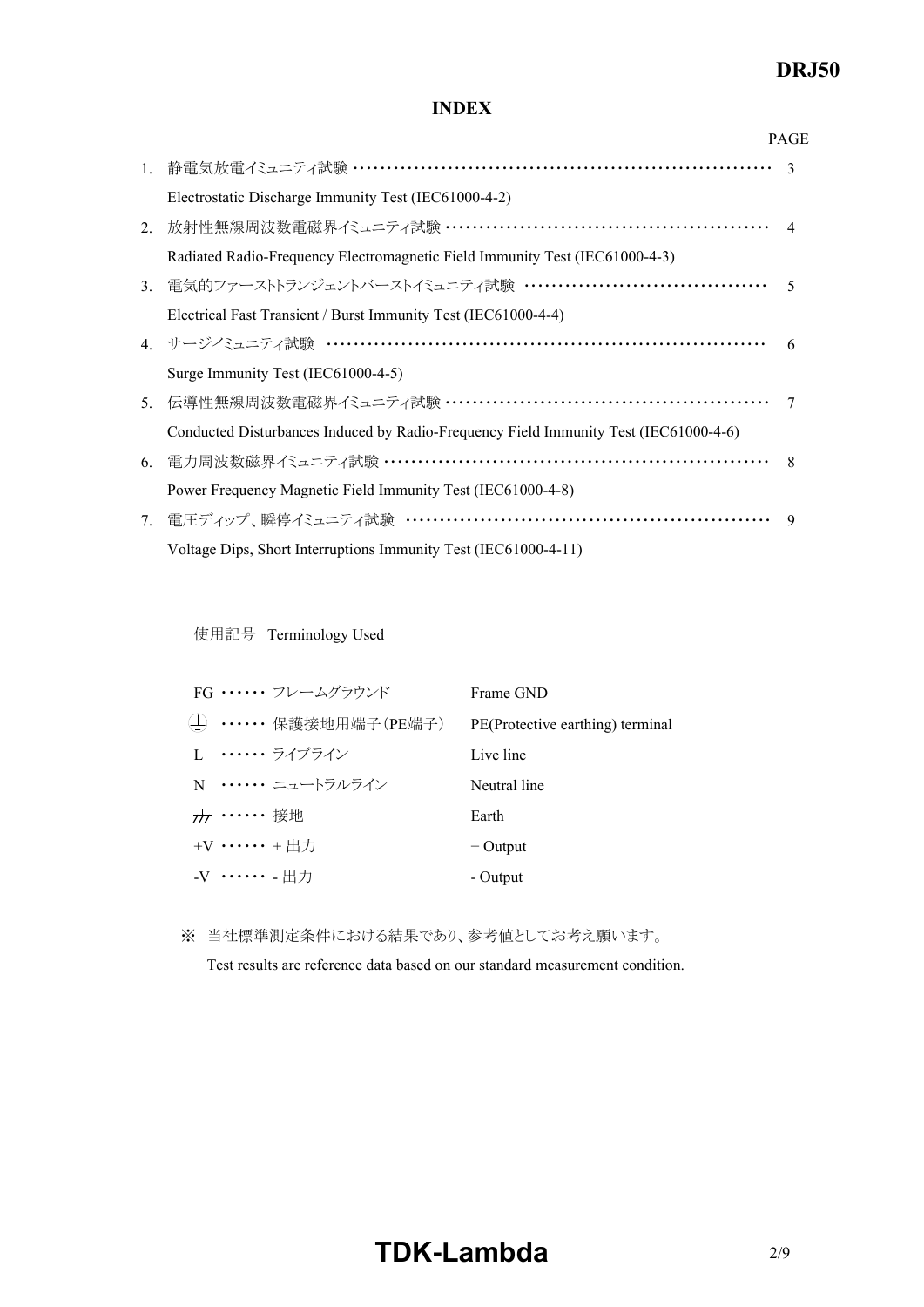## **1. Electrostatic Discharge Immunity Test (IEC6100042)**

**MODEL : DRJ50**



#### **(4) Acceptable Conditions**

1.入力再投入を必要とする一時的な機能低下のない事 Must not have temporary function degradation that requires input restart. 2.試験後の出力電圧は初期値から変動していない事

The output voltage must be within the regulation of specification after the test.

3.発煙・発火のない事

Smoke and fire are not allowed.

#### **(5) Test Result**

| Contact Discharge (kV) | $ DRJ50-24-1 $ | Air Discharge(kV) |
|------------------------|----------------|-------------------|
|                        | <b>PASS</b>    |                   |
|                        | <b>PASS</b>    |                   |

| DRJ50-24-1  | Air Discharge(kV) | DRJ50-24-1  |
|-------------|-------------------|-------------|
| <b>PASS</b> |                   | <b>PASS</b> |
| <b>PASS</b> |                   | <b>PASS</b> |
|             |                   | <b>PASS</b> |

# **TDK-Lambda** 3/9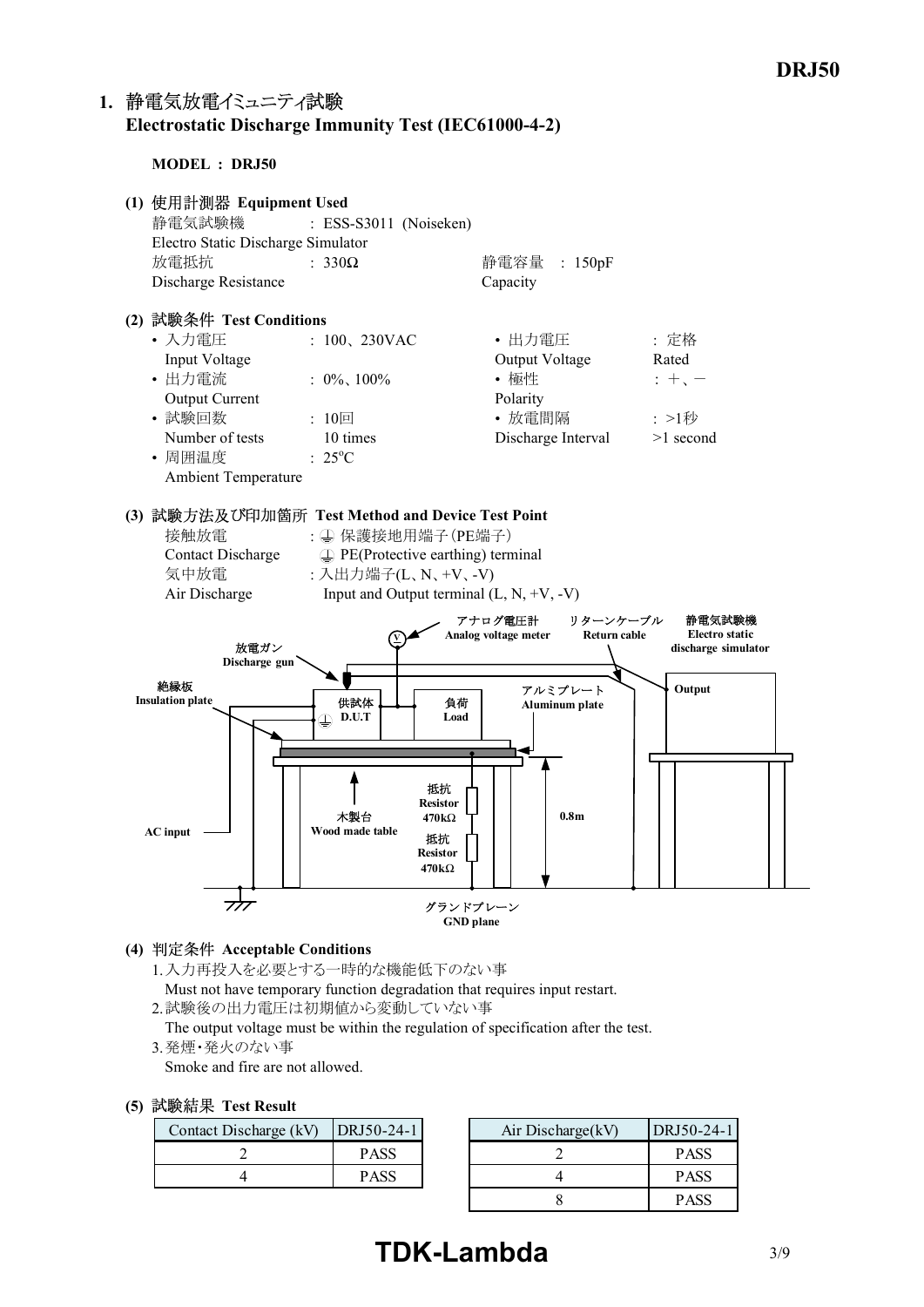## 2. 放射性無線周波数電磁界イミュニティ試験 **Radiated RadioFrequency Electromagnetic Field Immunity Test (IEC6100043)**

**MODEL : DRJ50**

| (1) | 使用計測器 Equipment Used              |                                 |
|-----|-----------------------------------|---------------------------------|
|     | シグナルジェネレータ Signal Generator       | : N5181A (Agilent)              |
|     | パワーアンプシステム Power Amplifier System | $\therefore$ CBA 1G-250 (Teseq) |
|     |                                   | : AS0104-55/55 (Milmega)        |
|     | 電界センサ Electric Field Sensor       | : HI-6005 (Holaday)             |
|     | バイログアンテナ Bilog Antenna            | : VALP9118E (Schwarzbeck)       |
|     |                                   | $: 3117$ (ETS Lindgren)         |
|     |                                   |                                 |

| (2) 試験条件 Test Conditions        |                                                     |                     |                          |
|---------------------------------|-----------------------------------------------------|---------------------|--------------------------|
| • 入力電圧                          | : $100, 230$ VAC                                    | • 出力電圧              | : 定格                     |
| Input Voltage                   |                                                     | Output Voltage      | Rated                    |
| • 出力電流                          | $: 0\%$ , 100%                                      | • 振幅変調              | $: 80\%$ , 1kHz          |
| <b>Output Current</b>           |                                                     | Amplitude Modulated |                          |
| ・偏波                             | :水平、垂直                                              | • 周囲温度              | $\div$ 25 <sup>o</sup> C |
| Wave Angle                      | Horizontal and Vertical                             | Ambient Temperature |                          |
| • スイープ·コンディション: 1.0%ステップ、0.5秒保持 |                                                     | • 距離                | $\therefore$ 3.0m        |
| Sweep Condition                 | $1.0\%$ step up, 0.5 seconds hold                   | <b>Distance</b>     |                          |
| • 試験方向                          | : 上下、左右、前後                                          |                     |                          |
| Test Angle                      | Top/Bottom, Both Sides, Front/Back                  |                     |                          |
| • 電磁界周波数                        | : $80 - 1000$ MHz, $1.4 - 2.0$ GHz, $2.0 - 2.7$ GHz |                     |                          |
| Electromagnetic Frequency       |                                                     |                     |                          |

#### **(3) Test Method**



#### **(4) Acceptable Conditions**

- 1.試験中、5%を超える出力電圧の変動のない事 The regulation of output voltage must not exceed 5% of initial value during test. 2.試験後の出力電圧は初期値から変動していない事
- The output voltage must be within the regulation of specification after the test. 3.発煙・発火のない事
- Smoke and fire are not allowed.

#### **(5) Test Result**

| Radiation Field Strength (V/m) | Electromagnetic Frequency |             |  |  |  |
|--------------------------------|---------------------------|-------------|--|--|--|
|                                | $2.0 \sim 2.7$ GHz        | <b>PASS</b> |  |  |  |
|                                | $1.4\sim2.0$ GHz          | <b>PASS</b> |  |  |  |
|                                | $80\sim1000$ MHz          | PASS        |  |  |  |

# **TDK-Lambda** 4/9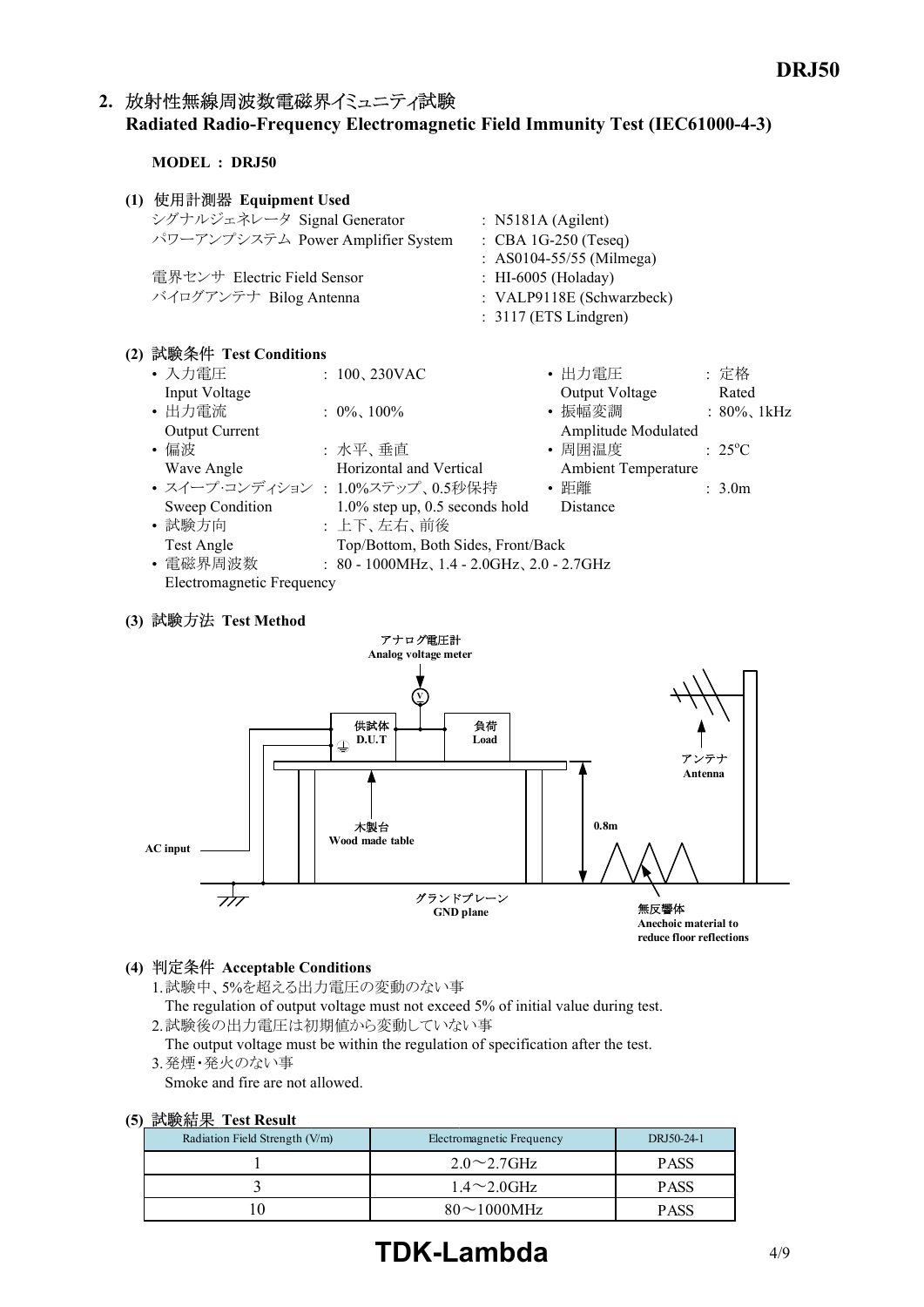## 3. 電気的ファーストトランジェントバーストイミュニティ試験 **Electrical Fast Transient / Burst Immunity Test (IEC6100044)**

#### **MODEL : DRJ50**

- **(1) Equipment Used** EFT/B発生器 : FNSAX3 (Noiseken) EFT/B Generator
- **(2) Test Conditions**

| • 入力電圧                | : $100, 230 \text{VAC}$ | : 定格<br>• 出力電圧                  |
|-----------------------|-------------------------|---------------------------------|
| Input Voltage         |                         | Output Voltage<br>Rated         |
| • 出力電流                | : $0\%$ , $100\%$       | • 試験時間<br>: 1分間                 |
| <b>Output Current</b> |                         | 1 minute<br><b>Test Time</b>    |
| • 極性                  | $: +$                   | • 周囲温度<br>$: 25^{\circ}C$       |
| Polarity              |                         | <b>Ambient Temperature</b>      |
| • 試験回数                | :1回                     | • パルス周波数<br>: 5kHz              |
| Number of Test        | 1 times                 | Pulse Frequency                 |
| • バースト期間              | $: 15$ msec             | • パルス個数<br>: 75 <sub>pres</sub> |
| <b>Burst Time</b>     |                         | Number of Pulse                 |
| • バースト周期              | $\therefore$ 300 msec   |                                 |
| <b>Burst Cycle</b>    |                         |                                 |

# **(3) Test Method and Device Test Point**



#### **(4) Acceptable Conditions**

- 1.入力再投入を必要とする一時的な機能低下のない事 Must not have temporary function degradation that requires input restart.
- 2.試験後の出力電圧は初期値から変動していない事
- The output voltage must be within the regulation of specification after the test.
- 3.発煙・発火のない事
- Smoke and fire are not allowed.

#### **(5) Test Result**

| Test Voltage (kV) | DRJ50-24-1  |
|-------------------|-------------|
| 0.5               | <b>PASS</b> |
|                   | <b>PASS</b> |
|                   | <b>PASS</b> |

# **TDK-Lambda** 5/9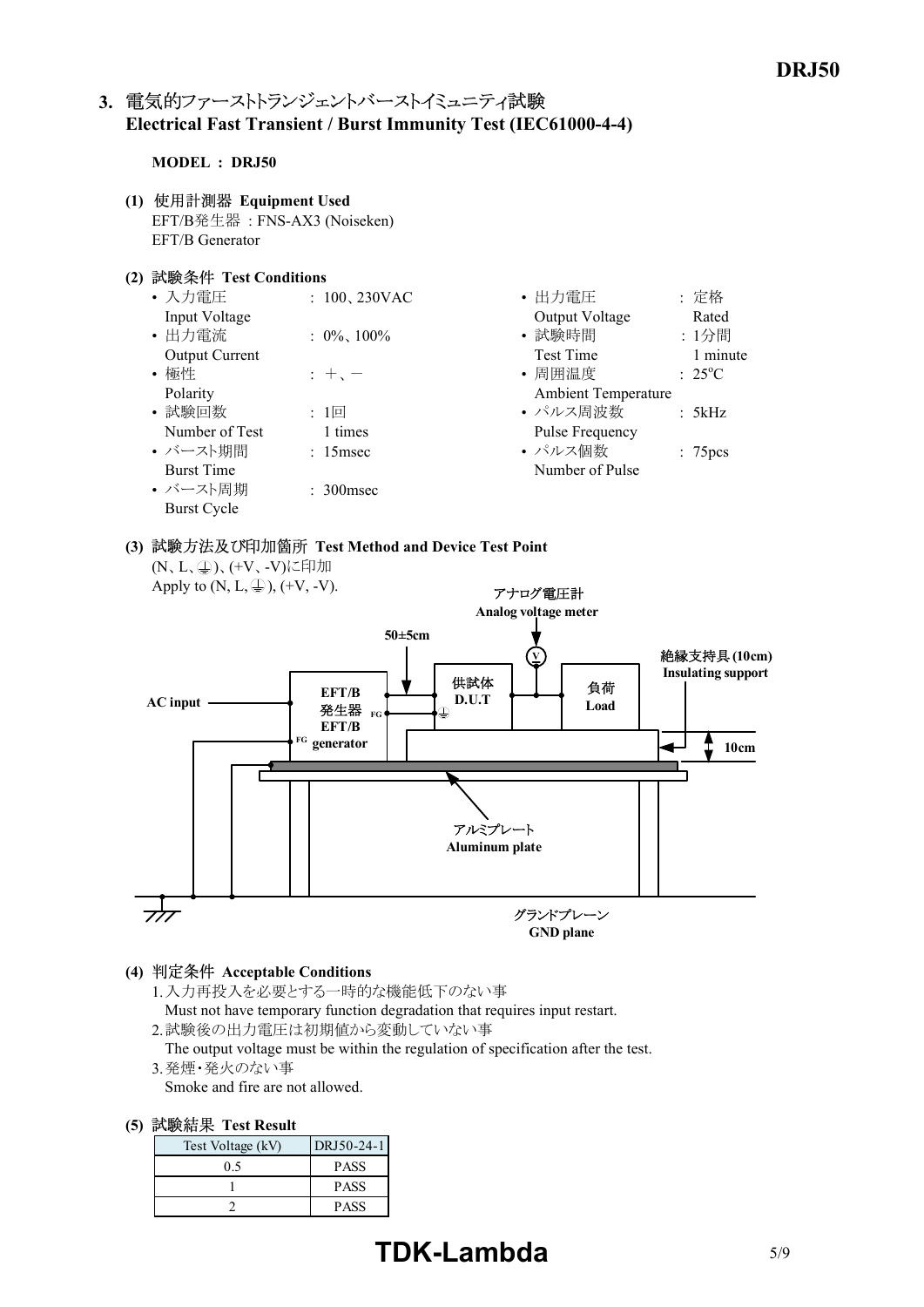# **4. Surge Immunity Test (IEC6100045)**

**MODEL : DRJ50**

| (1) 使用計測器 Equipment Used<br>Surge Generator<br>結合インピーダンス : コモン<br>Coupling Impedance Common                                | サージ発生器 : LSS-15AX (Noiseken)<br>$-12Q$<br>ノーマル 20<br>Normal    | 結合コンデンサ : コモン<br>Coupling Capacitance                                                                   | $9\mu F$<br>Common<br>ノーマル 18uF<br>Normal                                         |
|----------------------------------------------------------------------------------------------------------------------------|----------------------------------------------------------------|---------------------------------------------------------------------------------------------------------|-----------------------------------------------------------------------------------|
| (2) 試験条件 Test Conditions<br>• 入力電圧<br>Input Voltage<br>• 出力雷流<br><b>Output Current</b><br>• 極性<br>Polarity<br>・位相<br>Phase | $: 100, 230$ VAC<br>$: 0\%$ , 100%<br>$: + -$<br>$: 0, 90$ deg | • 出力雷圧<br>Output Voltage<br>• 試験回数<br>Number of Tests<br>• モード<br>Mode<br>• 周囲温度<br>Ambient Temperature | : 定格<br>Rated<br>:5回<br>5 times<br>: コモン、ノーマル<br>Common and Normal<br>$\div$ 25°C |

**(3) Test Method and Device Test Point** コモンモード (N-() L-() 及びノーマルモード (N-L) に印加 Apply to Common mode  $(N-\textcircled{L}, L-\textcircled{L})$  and Normal mode (N-L).



#### **(4) Acceptable Conditions**

- 1.入力再投入を必要とする一時的な機能低下のない事 Must not have temporary function degradation that requires input restart.
- 2.試験後の出力電圧は初期値から変動していない事
- The output voltage must be within the regulation of specification after the test. 3.発煙・発火のない事
- Smoke and fire are not allowed.

|  | (5) 試験結果 Test Result |  |  |
|--|----------------------|--|--|
|--|----------------------|--|--|

| Common            |             |  | Norm              |
|-------------------|-------------|--|-------------------|
| Test Voltage (kV) | DRJ50-24-1  |  | Test Voltage (kV) |
| 0.5               | <b>PASS</b> |  | 0.5               |
|                   | <b>PASS</b> |  |                   |
|                   | <b>PASS</b> |  |                   |
|                   | <b>PASS</b> |  |                   |

|             | Normal            |             |
|-------------|-------------------|-------------|
| DRJ50-24-1  | Test Voltage (kV) | DRJ50-24-1  |
| <b>PASS</b> | 05                | <b>PASS</b> |
| <b>PASS</b> |                   | <b>PASS</b> |
| <b>PASS</b> |                   | <b>PASS</b> |

# **TDK-Lambda** 6/9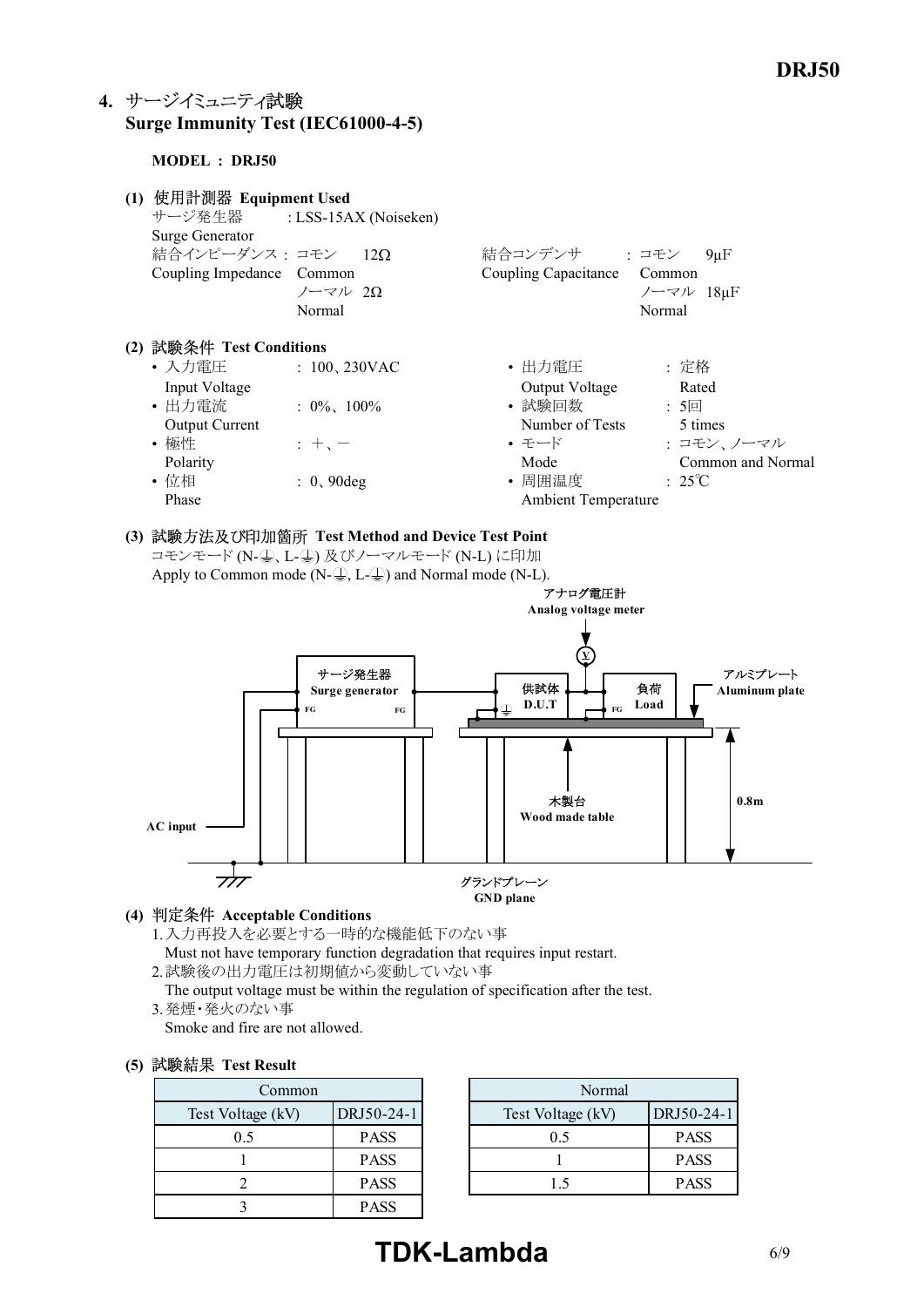# 5. 伝導性無線周波数電磁界イミュニティ試験 **Conducted Disturbances Induced by RadioFrequency** Field Immunity Test (IEC61000-4-6)

**MODEL : DRJ50**

**(1) Equipment Used**

RF パワーアンプ : 116FC-CE (Kalmus) RF Power Amplifier シグナルジェネレータ : N5181A (Agilent) Signal Generator 結合/減結合ネットワーク CDN1 : CDN M2 (Schaffner), CDN2 : CDN M3 (Schaffner) Coupling De-Coupling Network (CDN)

#### **(2) Test Conditions**

| : $100, 230$ VAC  | • 出力電圧                    | :定格                                                                   |
|-------------------|---------------------------|-----------------------------------------------------------------------|
|                   | Output Voltage            | Rated                                                                 |
| : $0\%$ , $100\%$ | • 電磁界周波数                  | $: 150kHz - 80MHz$                                                    |
|                   | Electromagnetic Frequency |                                                                       |
| $\cdot$ 25°C      |                           |                                                                       |
|                   |                           |                                                                       |
|                   |                           |                                                                       |
|                   |                           |                                                                       |
|                   |                           | • スイープ・コンディション : 1.0%ステップ、0.5秒保持<br>$1.0\%$ step up, 0.5 seconds hold |

### **(3) Test Method and Device Test Point** (N、L、4)、(+V、-V)に印加



#### **(4) Acceptable Conditions**

1.試験中、5%を超える出力電圧の変動のない事

The regulation of output voltage must not exceed 5% of initial value during test.

2.試験後の出力電圧は初期値から変動していない事

The output voltage must be within the regulation of specification after the test. 3.発煙・発火のない事

Smoke and fire are not allowed.

#### **(5) Test Result**

| Voltage Level (V) | DRJ50-24-1  |
|-------------------|-------------|
|                   | <b>PASS</b> |
|                   | <b>PASS</b> |
|                   | <b>PASS</b> |

# **TDK-Lambda** 7/9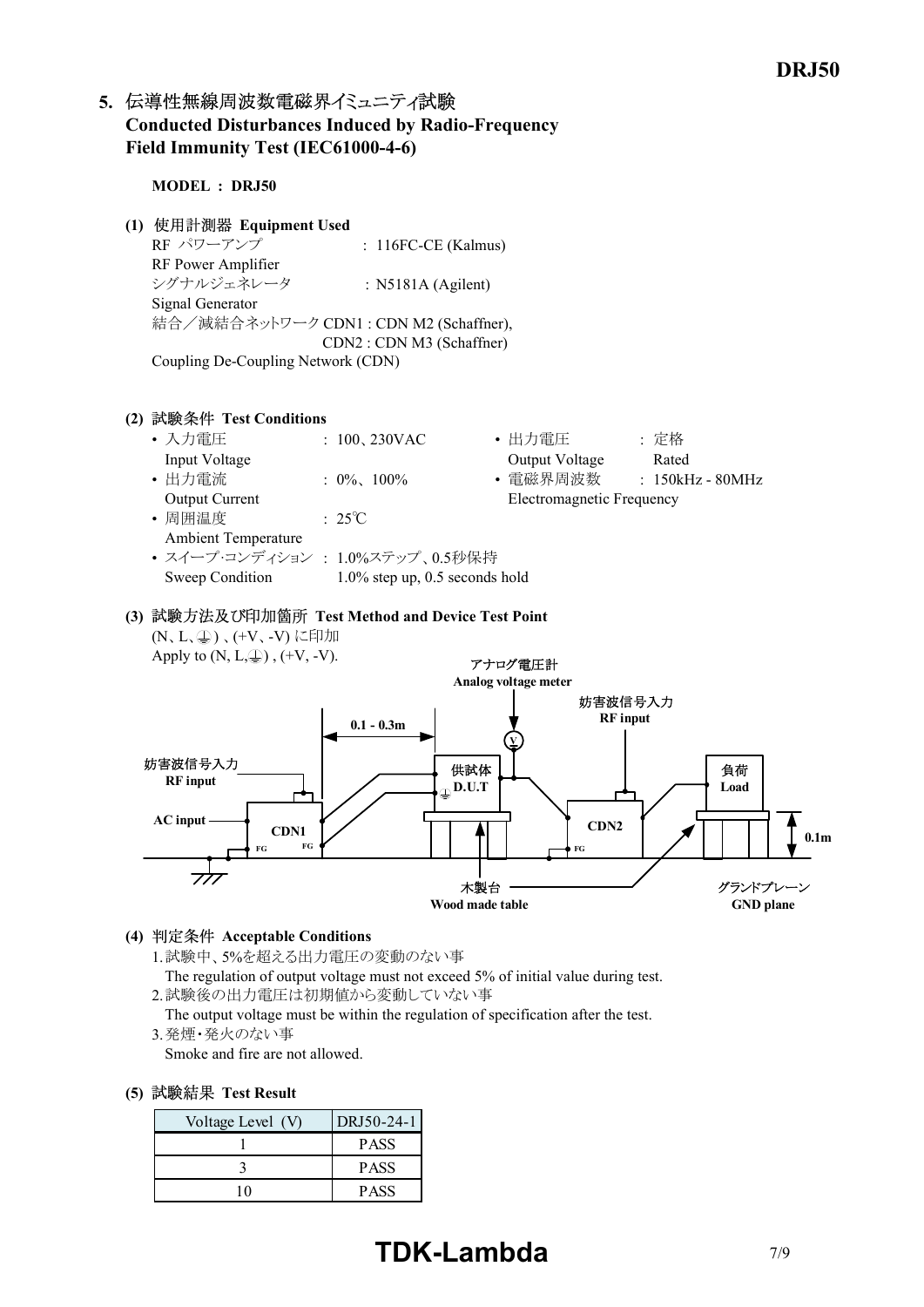## 6. 電力周波数磁界イミュニティ試験 **Power Frequency Magnetic Field Immunity Test (IEC6100048)**

#### **MODEL : DRJ50**

- **(1) Equipment Used**
	- ACパワーソース : AA2000XG (Takasago) AC Power Source ヘルムホルツコイル : HHS5215 (Spulen) Helmholts Coil

#### **(2) Test Conditions**

| • 入力電圧<br>• 出力電圧<br>: 定格<br>: $100, 230 \text{VAC}$       |          |
|-----------------------------------------------------------|----------|
| Input Voltage<br>Output Voltage                           | Rated    |
| • 印加磁界周波数<br>• 出力電流<br>: $0\%$ , $100\%$<br>: 50Hz        |          |
| <b>Magnetic Frequency</b><br><b>Output Current</b>        |          |
| • 周囲温度<br>• 印加方向<br>$:25^{\circ}\text{C}$                 | :X, Y, Z |
| <b>Ambient Temperature</b><br>Direction                   |          |
| • 試験時間<br>: 10秒以上(各方向)                                    |          |
| More than 10 seconds (each direction)<br><b>Test Time</b> |          |

#### **(3) Test Method**



#### **(4) Acceptable Conditions**

1.試験中、5%を超える出力電圧の変動のない事

The regulation of output voltage must not exceed 5% of initial value during test. 2.試験後の出力電圧は初期値から変動していない事

The output voltage must be within the regulation of specification after the test. 3.発煙・発火のない事

Smoke and fire are not allowed.

#### **(5) Test Result**

| Magnetic Field Strength (A/m) | $ DRJ50-24-1 $ |
|-------------------------------|----------------|
|                               | <b>PASS</b>    |
|                               | <b>PASS</b>    |
|                               | <b>PASS</b>    |
|                               | <b>PASS</b>    |